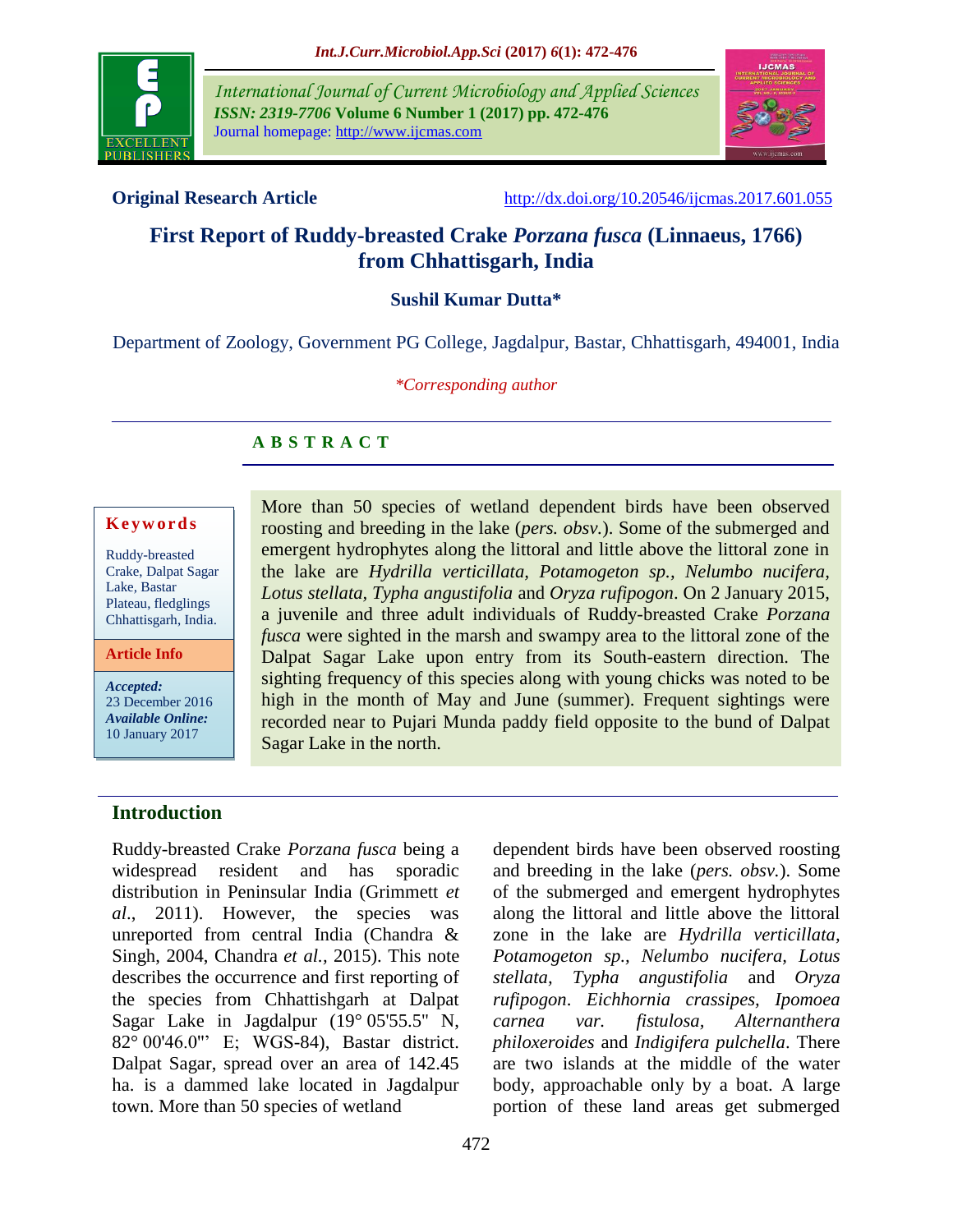during monsoon and expose in late winter and throughout summer. The land mass supports growth of trees like *Ficus bengalensis, F. religiosa, F. glomerata, Mangifera indica* and *Lannea grandis* (Figure-1).

On 2 January 2015, a juvenile and three adult individuals of Ruddy-breasted Crake *Porzana fusca* were sighted in the marsh and swampy area to the littoral zone of the Dalpat Sagar Lake upon entry from its South-eastern direction. In this area three to four sewagewater channels conjoin the wetland. This species can be distinguished from other crake species by combination of dull chestnut under-parts, unmarked dark olive-brown upperparts, indistinct dark brown and white barring on rear flanks and undertail-coverts (much more restricted than in Slaty-legged and Andaman crakes) and red legs. Juveniles are dark-olive brown with white–barred under-tail coverts and fine greyish-white mottling / barring on rest of under parts. Legs are duller and iris is brown in colour (rather than red in adult) (Grimmett *et al*., 2011).

The appearance of adult bird at the Dalpat Sagar Lake was olive-brown in the upper part with distinct reddish under part along with red iris and red legged (Figure-3A&B). But the juvenile bird's upper part was dark olivebrown with tinges of white bars in the underbelly. Its iris is dark brown and legs are dull red (Figure-2). This species was frequently seen and heard in this area, any time of the day. It was noted that the juveniles were more cryptic or secretive than the adults as they rarely come out to open areas (bunds). Often adults also immediately take shelter into the thickets of the *Ipomoea carnea var. fistulosa*, *Eichhornia crassipes* and *Alternanthera philoxeroides* underbrush at the slightest disturbance.

The sighting frequency of this species along with young chicks was noted to be high in the month of May and June (summer). Frequent sightings were recorded near to Pujari Munda paddy field opposite to the bund of Dalpat Sagar Lake in the north (Figure-4A&B). The species was recorded consistently throughout the year. The above observations with fledglings and young chicks; plausibly suggests that the species is using this wetland as its breeding habitat and reasonably as local residence in the Central India.



**Fig.1** Dalpat Sagar Lake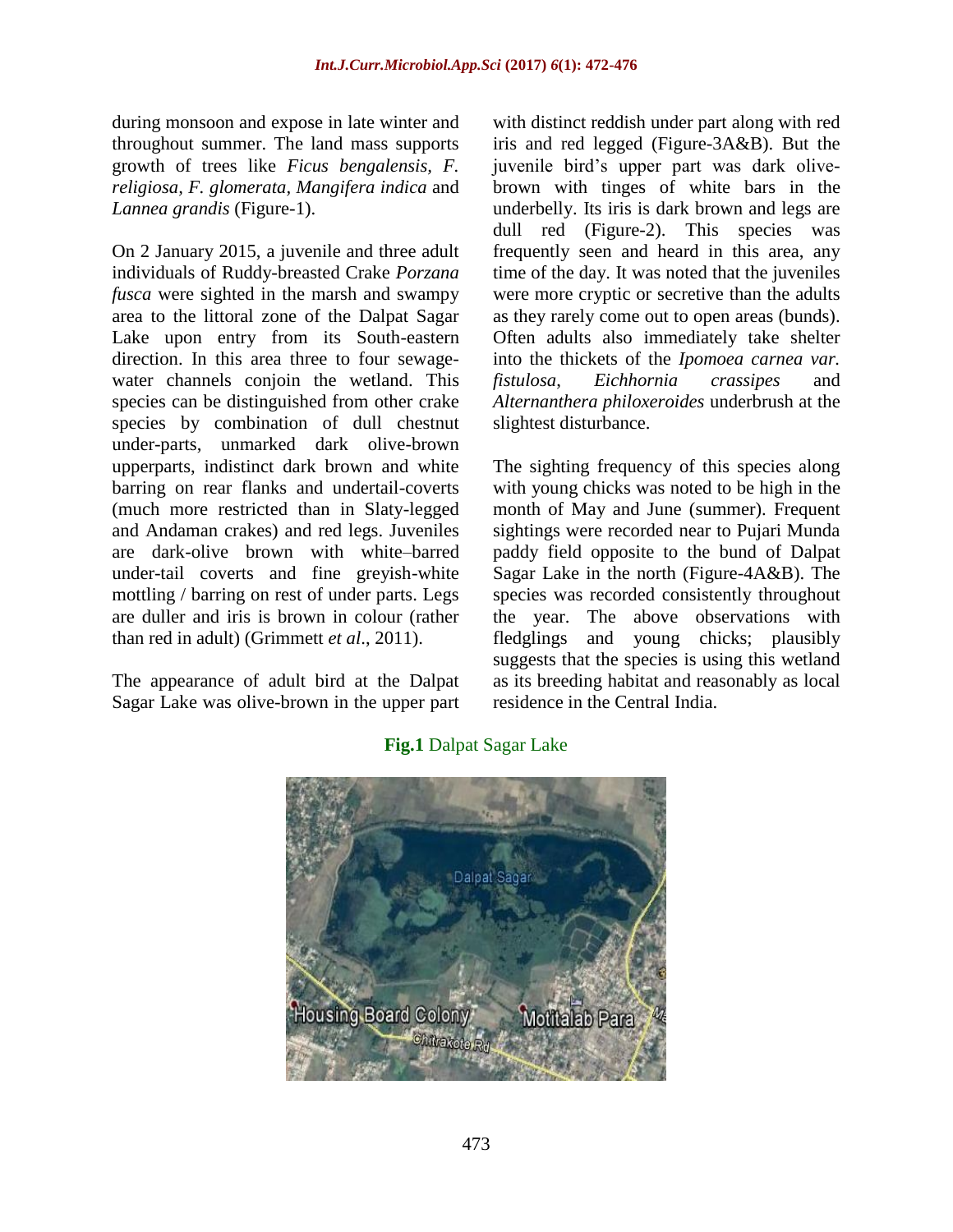**Fig.2** Juvenile Ruddy-breasted Crake *Porzana fusca*



**Fig.3** Adult Ruddy-breasted Crake *Porzana fusca*



**B**

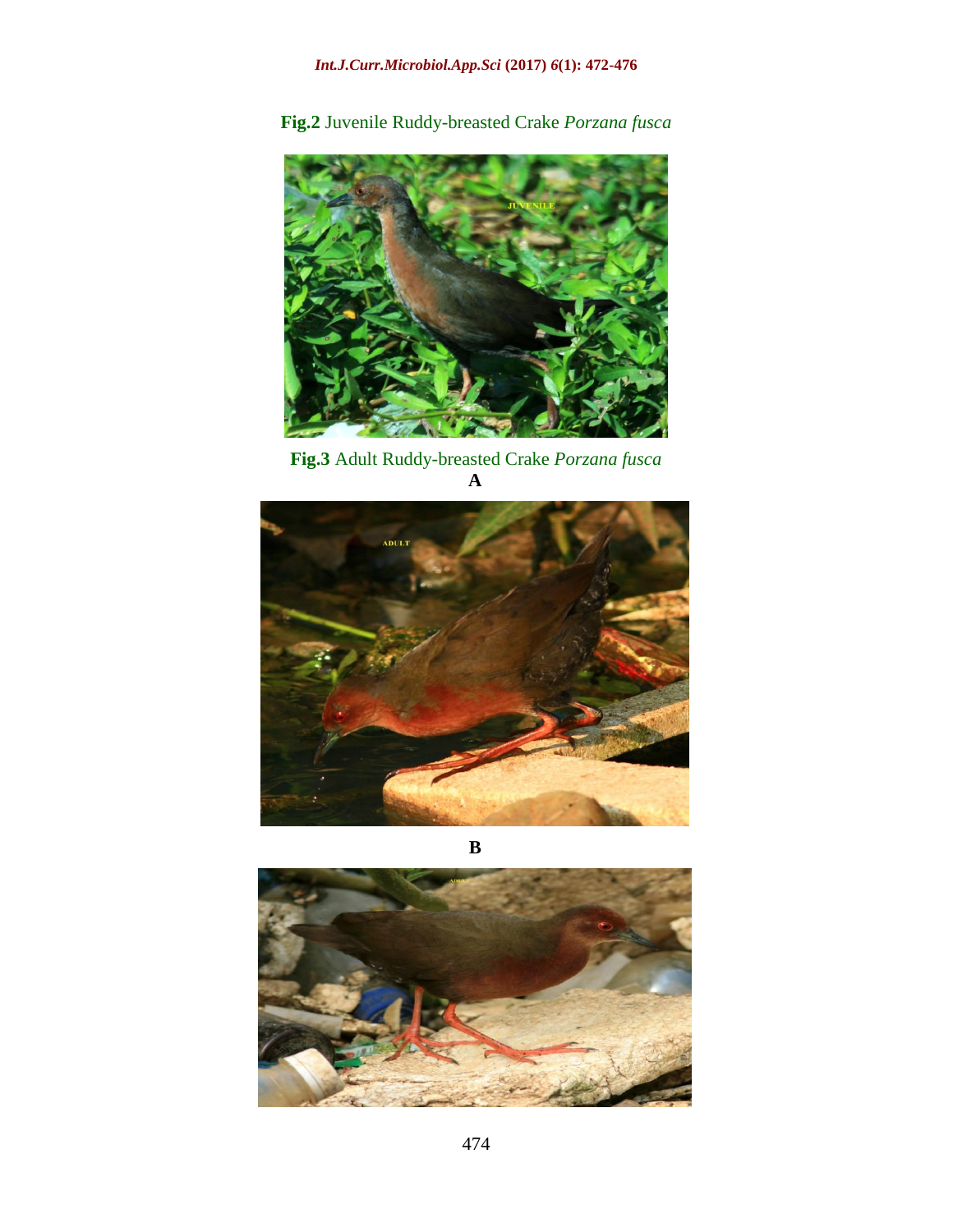# **Fig.4** Ruddy-breasted Crake with fledglings



**B**



This species has been reported from Chilika lagoon, Odisha (Dev, 2013) (C.f.360 km from the present sighting locality). It may also be taken on a record that this species has been sighted from the month of April to June 2016 in the Janjgir district of the Chhattisgarh (Kumar Singh, pers. Comm, 2016) which is the closest distribution record and c.f. 328 km from the present locality. The present habitat preference of the species in the Dalpat Sagar Lake suggests that it may be a common species in other wetlands of Central India with similar ecotype and has possibly remained unnoticed due of its small size, cryptic, secretive and wary nature. Similarly, the present author has also reported several new record of avifauna from the Bastar Plateau of Chhattisgarh which needs further studies in the adjacent areas of Central India (Dutta 2015, 2016a, 2016b). Bastar district is largely inhabited by several tribal communities: have been hunting birds on regular basis and it was learnt that this bird was in the target-species for poaching in the past along with other wetland birds. However, the active surveillance of Forest Department and conservation pressure by the local media; it seems the avifauna of Dalpat sagar is now well preserved and some species are possible reviving in diversity and numbers.